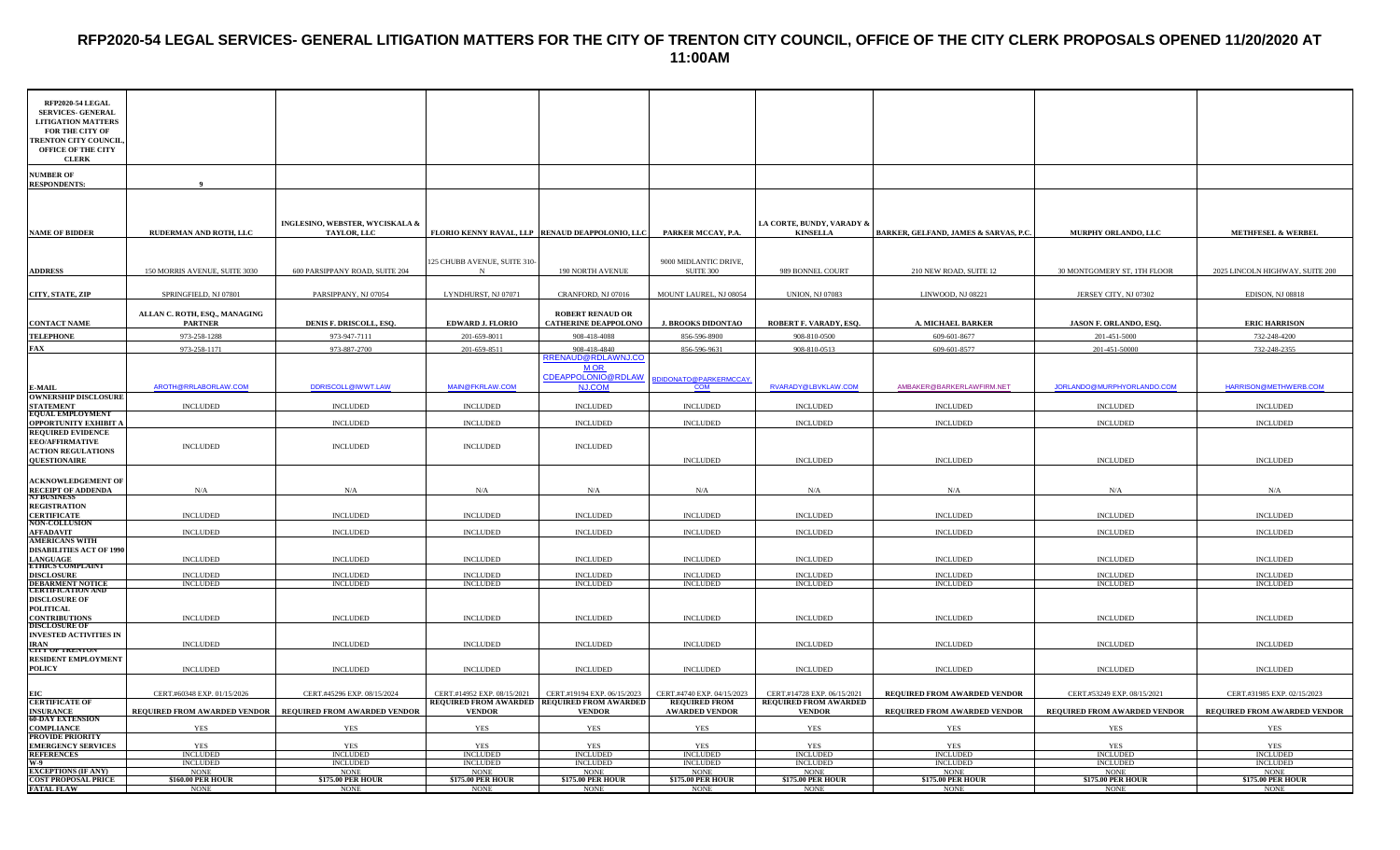

# RUDERMAN & ROTH, LLC

**COUNSELLORS AT LAW** 150 Morris Avenue, Suite 303 + Springfield, New Jersey 07081 TEL 973.258.1288 + FAX 973.258.1171

ALLAN C. ROTH, ESQ. New Jersey · Illinois · District of Columbia <u>PLEASE REPLY TO:</u> 2 Tilton Place Holmdel, NJ 07733

#### **BID PROPOSAL FORM RESPONDENT MUST COMPLETE**

WE THE UNDERSIGNED PROPOSE LEGAL SERVICES FOR SPECIAL OUTSIDE COUNSEL PURSUANT TO THE SCOPE OF SERVICES AND REQUIREMENTS AND MADE PART **HEREOF:** 

### **HOURLY RATE**

#### \$160.00

#### (ORIGINAL SIGNATURE BY AUTHORIZED REPRESENTATIVE)

The undersigned is a Corporation, Partnership or Individual under the laws of the State of New Jersey having its principal office at Springfield, New Jersey.

| Ruderman & Roth, L.L.C.<br><b>COMPANY</b> |  |  |
|-------------------------------------------|--|--|
|-------------------------------------------|--|--|

150 Morris Avenue, Suite 303 **ADDRESS** 

Springfield, NJ 07081 **ADDRESS** 

FED.ID#

**NAME** Allan U. Rotn

|  | TELEPHONE 973-258-1288 |
|--|------------------------|
|--|------------------------|

**FAX** 973-258-1171

**EMAIL** aroth#rrlaborlaw.com

| ________         | _______                           |  |
|------------------|-----------------------------------|--|
| <b>DATE</b>      |                                   |  |
| <b>SIGNATURE</b> |                                   |  |
|                  | The company's company's company's |  |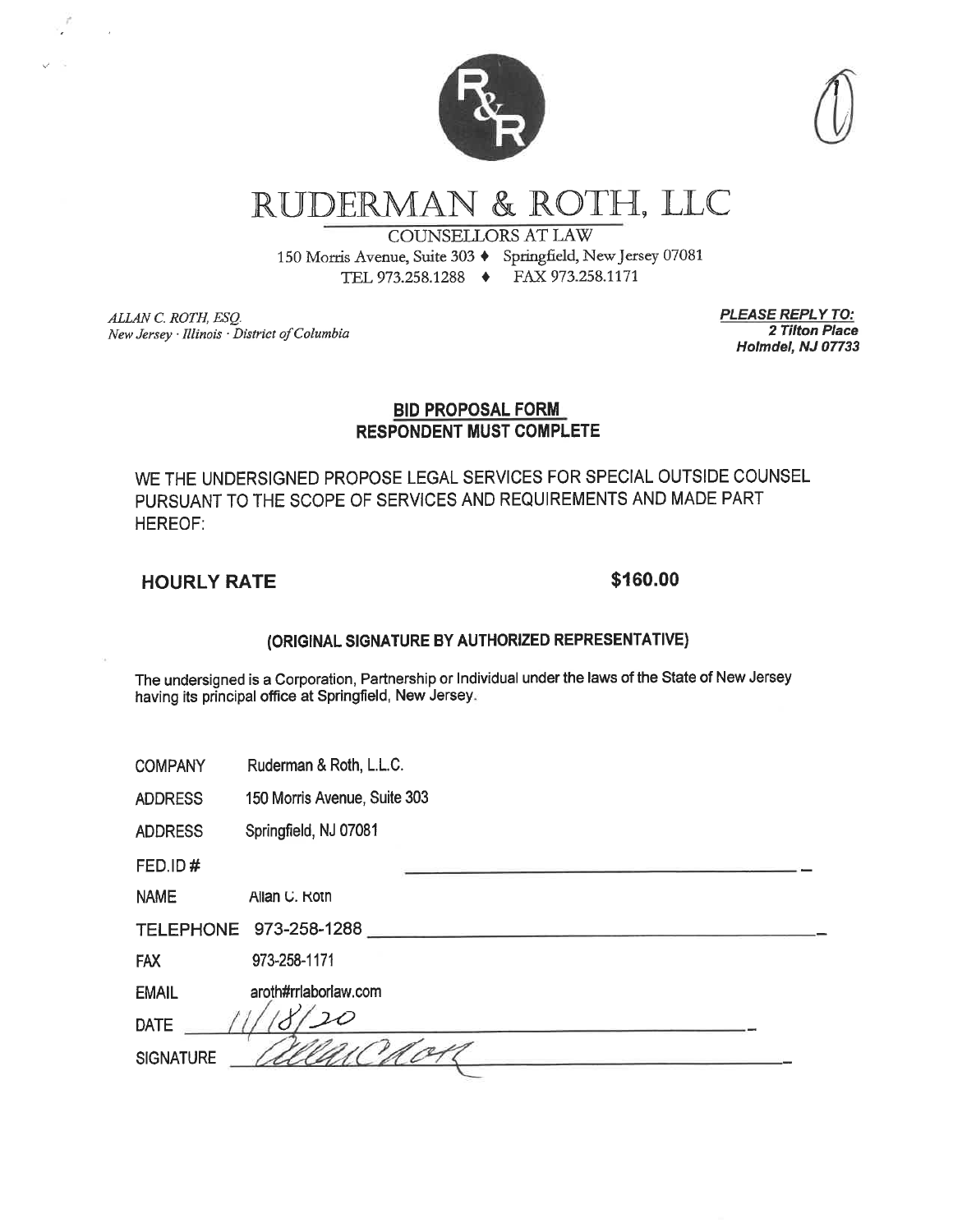six of the Firm's equity partners have been equity partners in some of New Jersey's most prestigious law firms for extended periods of time, and have served on senior committees of finance and management. The Firm's prior names were: (1) Inglesino, Pearlman, Wyciskala, LLC; (2) Inglesino, Pearlman, Wyciskala & Taylor, LLC; and (3) Inglesino, Wyciskala & Taylor, LLC. As of January 2015, Elnardo J. Webster, II, Esq. joined the Firm as an equity partner, which is when the firm's name changed to Inglesino, Webster, Wyciskala & Taylor, LLC. As of January 2016, Nicholas A. Grieco, Esq. joined the Firm as an equity partner. The Firm has been under the management of senior partner, John P. Inglesino, Esq., since it opened its doors in 2010.

The Firm is a New Jersey limited liability company. The Firm is not a subsidiary of any other law firm. No portion of the Firm's work would be sub-contracted out to a third party unless there is a conflict. The Firm has never been engaged in any bankruptcy proceedings or reorganization proceedings. The Firm has no judgments filed against it within the last five (5) years and has not been adjudicated liable for professional malpractice. A malpractice action was filed, within the last five years against Elnardo J. Webster, II, Esq., and Jodi M. Luciani, Esq. and such action settled with no admission of liability. Additionally, a State investigation was conducted approximately seven (7) years ago due to allegations made that John P. Inglesino, Esq. and former Parsippany Mayor, James Barberio had offered Lou Valori a job in exchange for his agreement not to run for the Parsippany City Council. After a thorough investigation by the Somerset Prosecutor's Office, such allegations were deemed completely false and absolved both John P. Inglesino and Mayor James Barberio of any wrongdoing. Attached to Exhibit 5 is the letter relative to the outcome of such investigation. Also, an ethics complaint was filed against John P. Inglesino, Esq. by the members of the Parsippany City Council. After a thorough investigation by the New Jersey Office of Attorney Ethics, no evidence was found to support such claim. Attached to Exhibit 5 is a copy of the correspondence relative to this complaint.

The Firm hereby states that the Firm, nor any individuals assigned to this engagement are disbarred, suspended, or otherwise prohibited from professional practice by any federal, state or local agency. The Firm complies with all applicable, local, State and Federal laws, regulations and requirements with respect to its business activities.

The Firm is an Equal Opportunity Employer and ensures that all employees, and applicants for employment, are not discriminated against because of race, color, religion, sex and national origin. We remain, and shall remain, in compliance with all affirmative action requirements applicable to firms which enter into contracts with public bodies in New Jersey. The Firm employs non-union employees only. None of the Firm's employees are related to any City of Trenton employees or elected/appointed officials of the City of Trenton.

#### **Fees**

This Firm is amenable to the hourly rate of \$175.00 set by the City of Trenton. This Firm will comply with the general terms and conditions as may be required by the City of Trenton and will enter into a professional services contract with the City of Trenton, if applicable.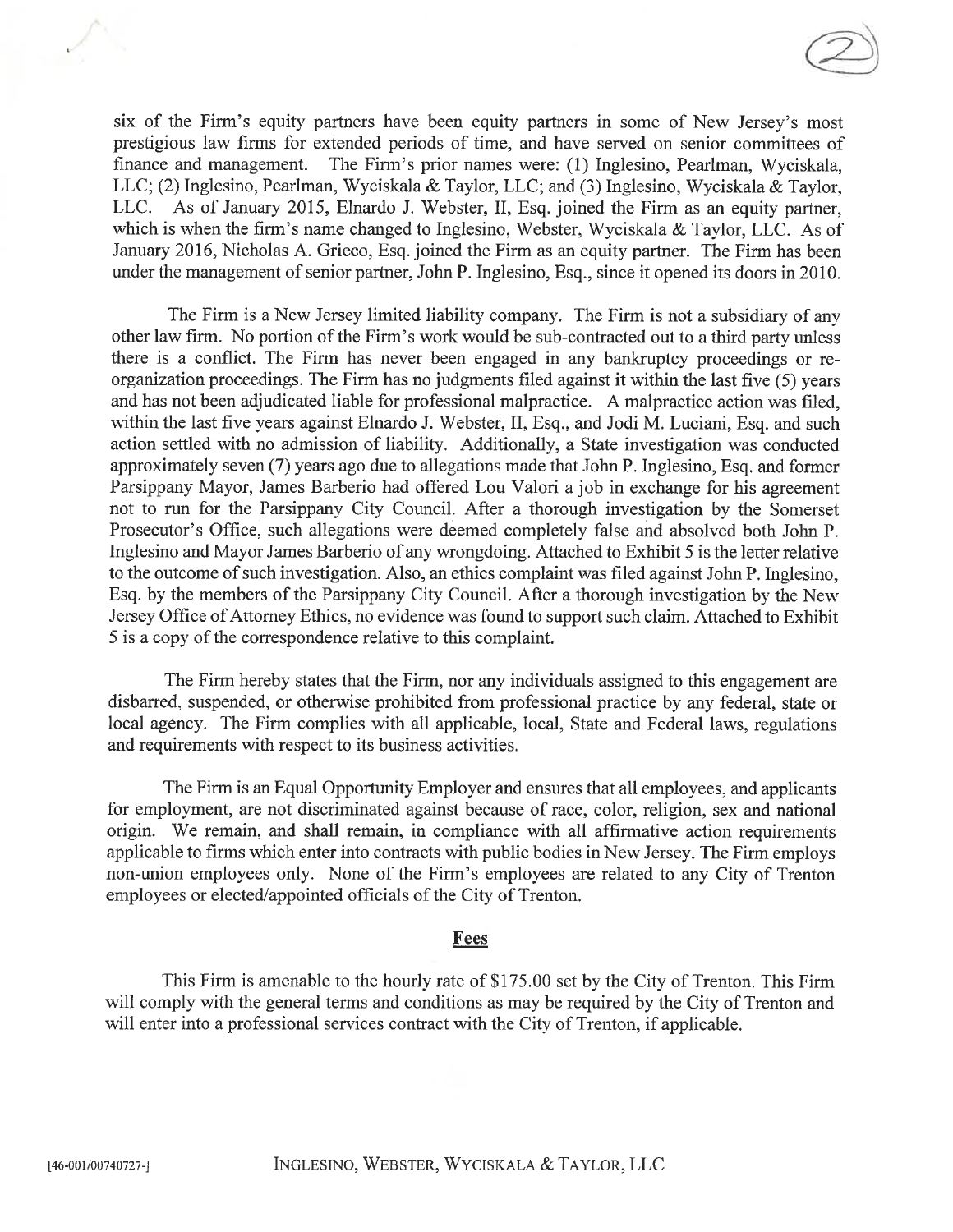WE THE UNDERSIGNED PROPOSE TO FURNISH AND DELIVER THE ABOVE PROFESSIONAL SERVICES FOR AN INDEPENDENT EXPERT WHO IS ABLE TO ADDRESS COST ALLOCATION AND RATE SETTING ISSUES OF THE DEPARTMENT OF WATER AND SEWER PURSUANT TO THE SCOPE OF SERVICES AND REQUIREMENTS AND MADE PART **HEREOF:** 

**HOURLY RATE** 

175.00 Ś

#### (ORIGINAL SIGNATURE BY AUTHORIZED REPRESENTATIVE)

The undersigned is a Corporation, Partnership or Individual under the laws of the State of having its principal office at 125 Chubb Avenue, Suite 310-N, Lyndhurst, NJ 07071 New Jersey

| <b>COMPANY</b>                        | FLORIO KENNY RAVAL, L.L.P.                         |  |
|---------------------------------------|----------------------------------------------------|--|
| <b>ADDRESS</b>                        | 125 Chubb Avenue, Suite 310-N, Lyndhurst, NJ 07071 |  |
| <b>ADDREST</b>                        |                                                    |  |
| FED. ID #                             |                                                    |  |
|                                       |                                                    |  |
| NAME Edward J. Florio, Senior Partner |                                                    |  |
| 201-659-8011<br><b>TELEPHONE</b>      |                                                    |  |
|                                       |                                                    |  |
| 201-659-8511<br><b>FAX</b>            |                                                    |  |
|                                       |                                                    |  |
| main@fkrlaw.com<br><b>EMAIL</b>       |                                                    |  |
|                                       |                                                    |  |
| November 17, 2020<br><b>DATE</b>      |                                                    |  |
|                                       |                                                    |  |
| <b>SIGNATURE</b>                      |                                                    |  |
|                                       |                                                    |  |
|                                       |                                                    |  |
|                                       |                                                    |  |

RFP2020-54 LEGAL SERVICES FOR GENERAL LITIGATION MATTERS FOR THE TRENTON CITY COUNCIL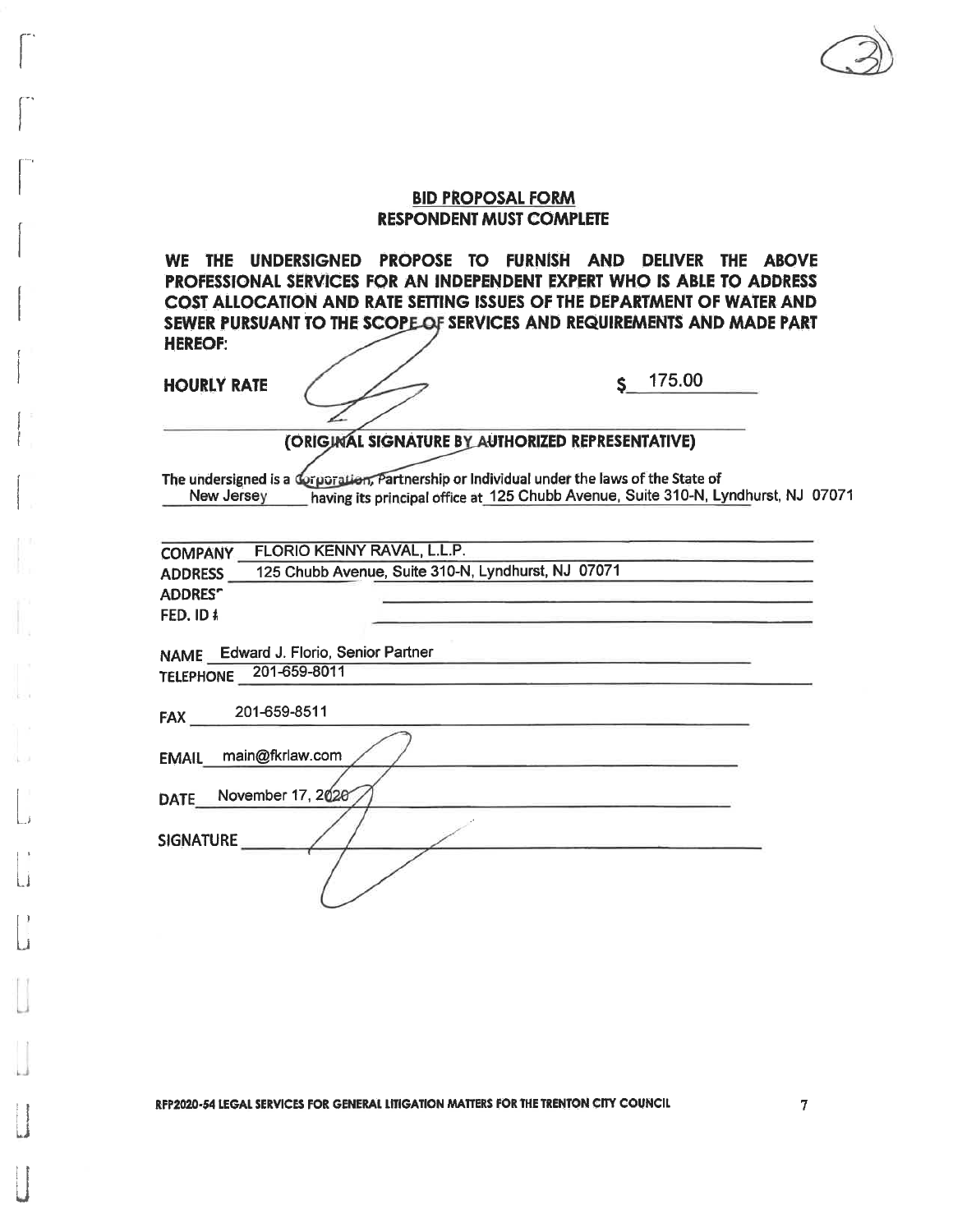



Robert F. Renaud\* Catherine M. DeAppolonio+ Adam Colicchio -<br>\*Certified by the Supreme Court of New Jersey as a Civil Trial Attorney +also admitted in New York

Writer's direct cdeappolonio@rdlawnj.com

November 10, 2020

Isabel C. Garcia, QPA, Purchasing Agent Division of Purchasing, 1<sup>st</sup> floor 319 East State Street Trenton, NJ 08608

RE: Request for Proposals: Legal Services For General Litigation Matters For The Trenton City Council RFP2020-54

Dear Ms. Garcia:

The following is our price proposal for the provision of Request for Proposals: Legal Services For General Litigation Matters For The Trenton City Council

\$175 an hour for all shareholders or partner attorneys \$135 an hour for all other attorneys \$85 an hour for paralegals

We do not charge for photocopying or postage.

Very truly yours,

RENAUD DEAPPOLONIO LLC

 $\mathcal{M}$ 

Catherine DeAppolonio, Esq.

190 North Avenue E. Cranford, N.J. 07016

Tel. 908-418-4088 Fax. 908-418-4840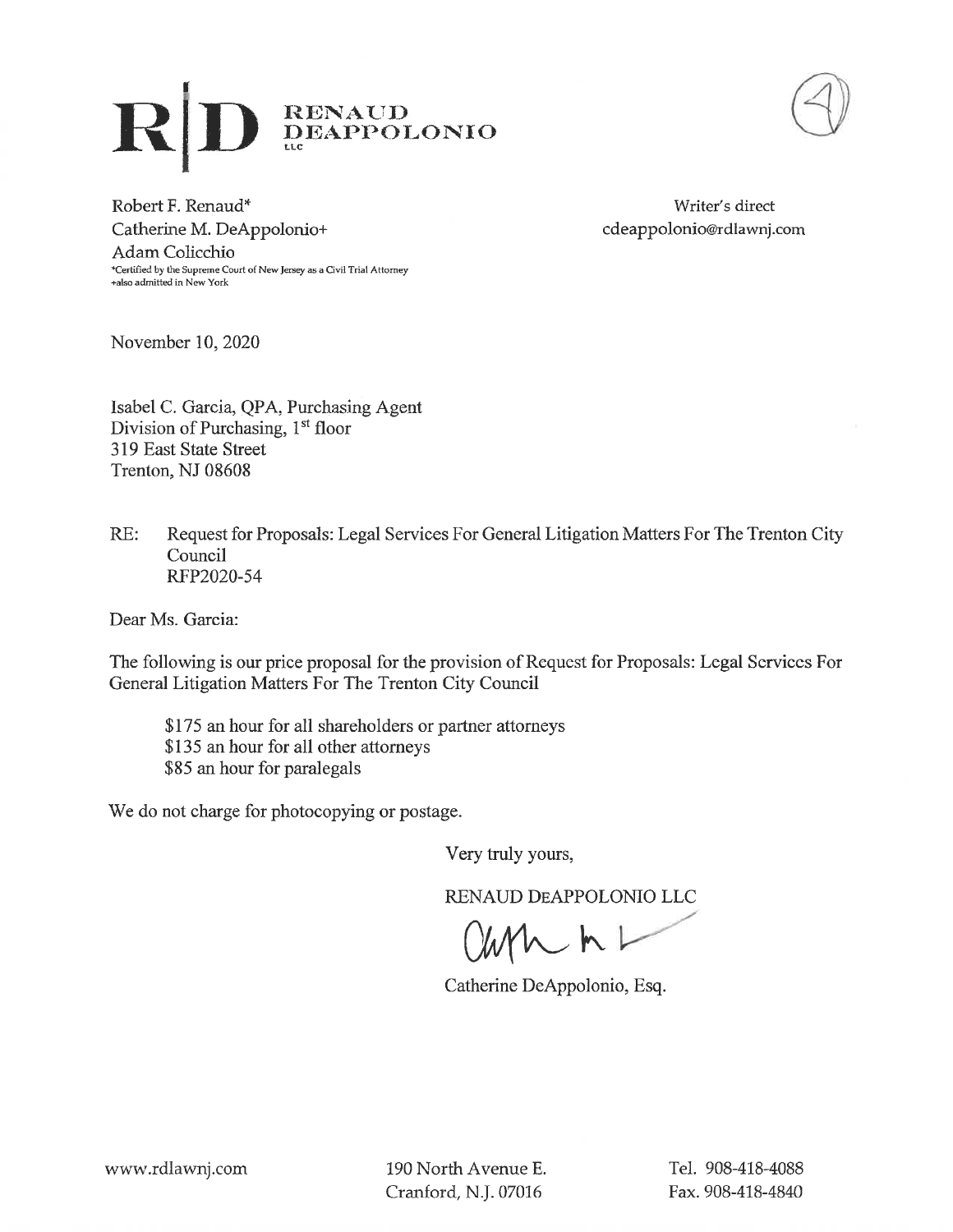



## **FEE SCHEDULE**

The hourly rate for professional and paraprofessional legal services for City of Trenton depending on the nature of the matter will be:

| Shareholders                      | \$175 |
|-----------------------------------|-------|
| Counsel/Of Counsel and Associates | \$135 |
| Paralegal                         | \$85  |

All non-paralegal work will be performed by a shareholder.

In addition to legal services, our invoices will include any out-of-pocket expenses attributable to a specific client matter. Out-of-pocket expenses generally include, but are not limited to postage, photocopying and complex document production, fax transmissions, courier services, online research, travel expenses, filing, recording, certification and registration fees charged by governmental bodies.

Itemized statements showing services rendered and disbursements made by the firm on behalf of the client will be submitted on a monthly basis, together with an appropriate voucher for payment.

#### **Administrative Fees**

| Photocopying    | $$.20$ per copy         |
|-----------------|-------------------------|
| Courier Service | At cost                 |
| Telephone calls | Included in hourly rate |
| Faxes           | no charge               |
| Postage         | At cost                 |
| Travel/mileage  | \$.58 cost per mile     |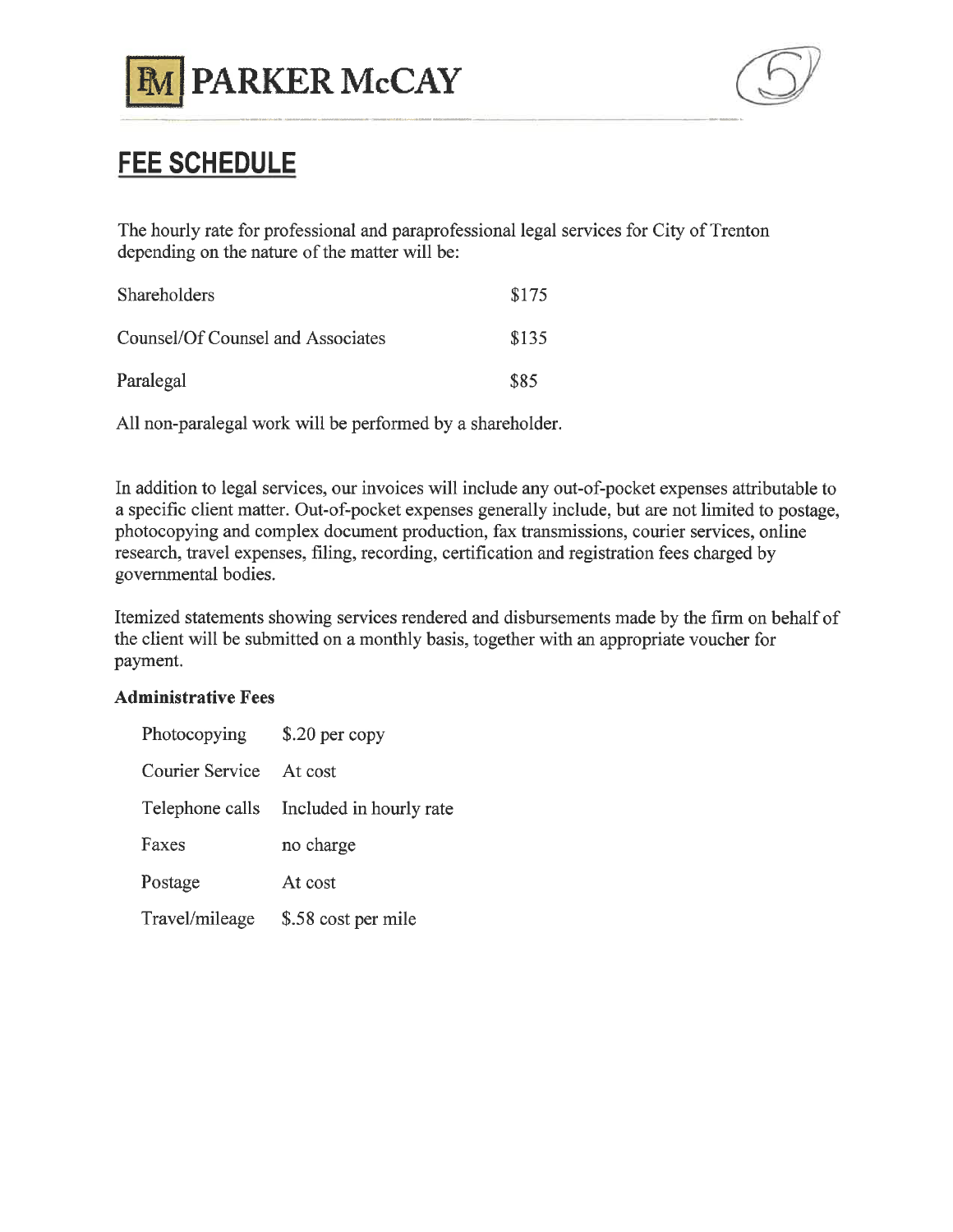

WE THE UNDERSIGNED PROPOSE TO FURNISH AND DELIVER THE ABOVE PROFESSIONAL SERVICES FOR AN INDEPENDENT EXPERT WHO IS ABLE TO ADDRESS COST ALLOCATION AND RATE SETTING ISSUES OF THE DEPARTMENT OF WATER AND SEWER PURSUANT TO THE SCOPE OF SERVICES AND REQUIREMENTS AND MADE PART **HEREOF:** 

**HOURLY RATE** 

\$175.00

#### (ORIGINAL SIGNATURE BY AUTHORIZED REPRESENTATIVE)

The undersigned is a Corporation, Partnership or Individual under the laws of the State of having its principal office at 989 Bonnel Court, Union, NJ 07083 New Jersey

| <b>COMPANY</b>                | La Corte, Bundy, Varady & Kinsella |
|-------------------------------|------------------------------------|
| <b>ADDRESS</b>                | 989 Bonnel Court, Union, NJ 07083  |
| <b>ADDRESS</b>                |                                    |
| <b>FED. ID#</b>               |                                    |
|                               |                                    |
| NAME Robert F. Varady, Esq.   |                                    |
| <b>TELEPHONE 908-810-0500</b> |                                    |
| FAX 908-810-0513              |                                    |
| EMAIL rvarady@lbvklaw.com     |                                    |
| DATE November 11, 2020        |                                    |
| <b>SIGNATURE</b>              |                                    |
|                               |                                    |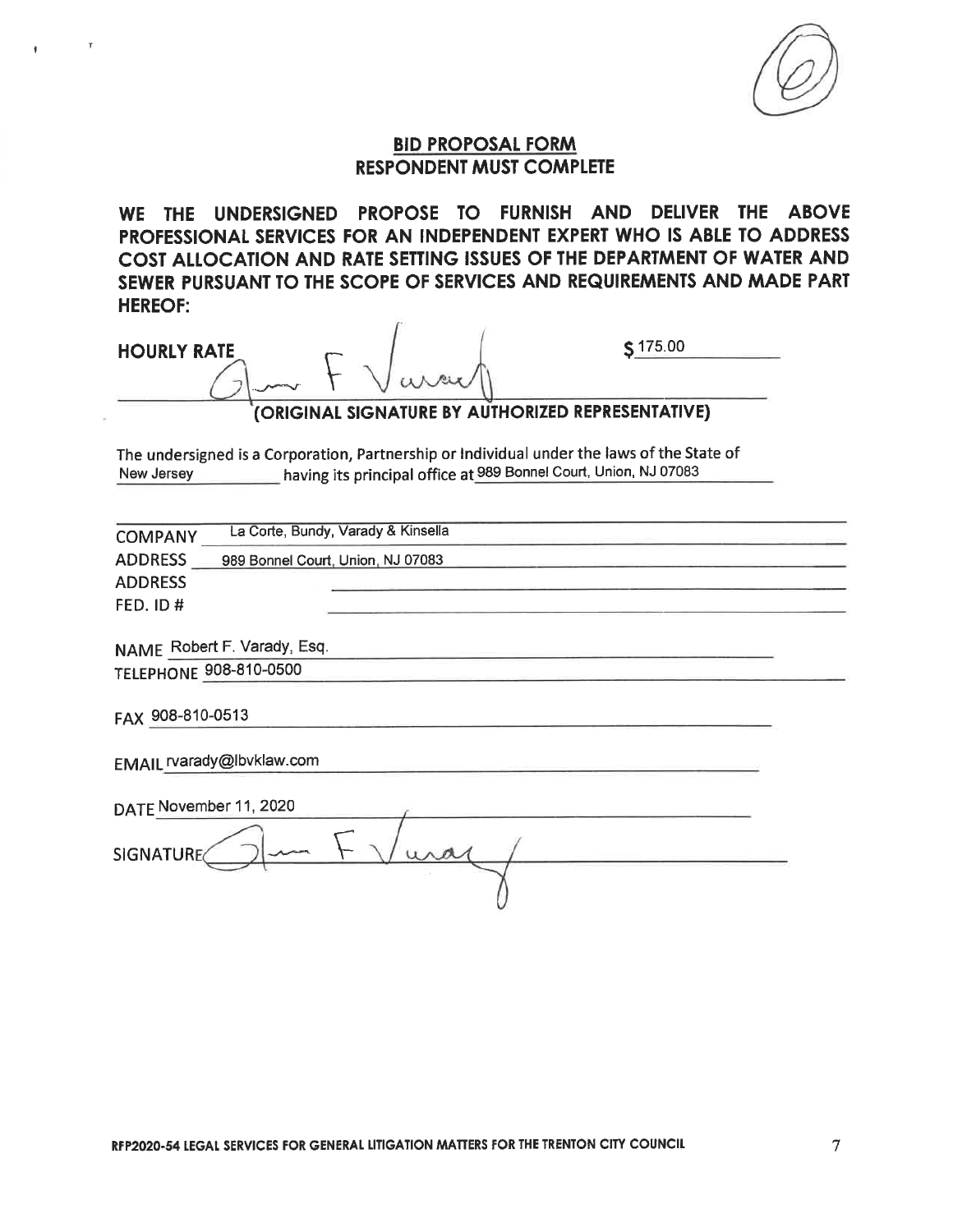WE THE UNDERSIGNED PROPOSE TO FURNISH AND DELIVER THE ABOVE PROFESSIONAL SERVICES FOR AN INDEPENDENT EXPERT WHO IS ABLE TO ADDRESS COST ALLOCATION AND RATE SETTING ISSUES OF THE DEPARTMENT OF WATER AND SEWER PURSUANT TO THE SCOPE OF SERVICES AND REQUIREMENTS AND MADE PART **HEREOF:** 

#### **HOURLY RATE**

## s 175.00

### (ORIGINAL SIGNATURE BY AUTHORIZED REPRESENTATIVE)

The undersigned is a Corporation, Partnership or Individual under the laws of the State of New Jersey having its principal office at Linwood, New Jersey

COMPANY Barker, Gelfand, James & Sarvas, a P.C. 210 New Road, Suite 12, Linwood NJ 08221 **ADDRESS** 

ADDRESS\_

FED. ID #  $\phantom{0}$ 

NAME \_\_\_\_\_\_ A. Michael Barker, Esquire TELEPHONE (609) 601-8677

(609) 601-8577  $FAX$ 

AMBarker@BarkerLawFirm.net **EMAIL** 

November 13, 2020  $\sim$   $\sim$   $\sim$   $\sim$   $\sim$ 

| DAIL        |  |
|-------------|--|
|             |  |
|             |  |
|             |  |
| SIGNATURE 6 |  |
|             |  |
|             |  |
|             |  |
|             |  |
|             |  |
|             |  |
|             |  |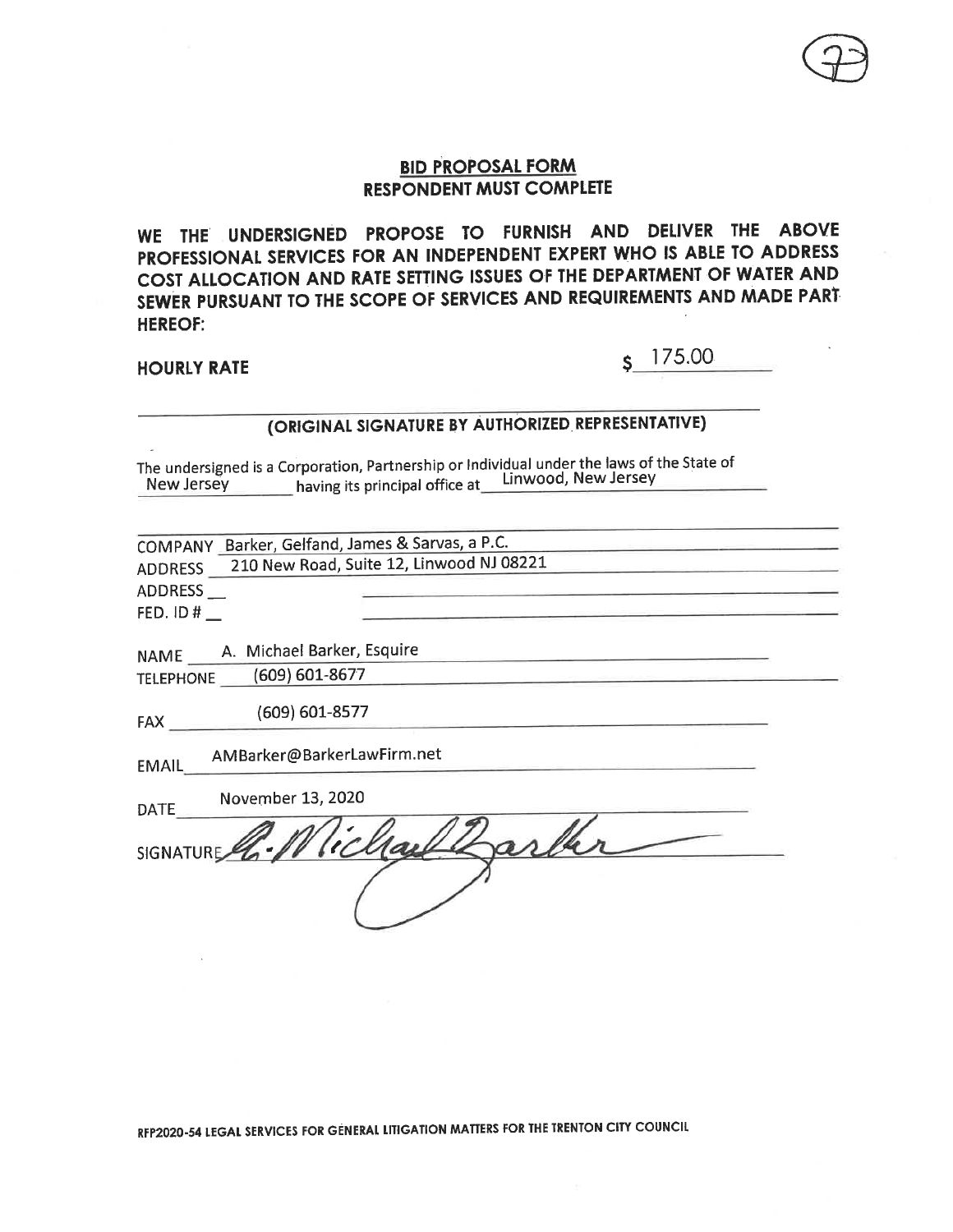WE THE UNDERSIGNED PROPOSE TO FURNISH AND DELIVER THE ABOVE PROFESSIONAL SERVICES FOR AN INDEPENDENT EXPERT WHO IS ABLE TO ADDRESS COST ALLOCATION AND RATE SETTING ISSUES OF THE DEPARTMENT OF WATER AND SEWER PURSUANT TO THE SCOPE OF SERVICES AND REQUIREMENTS AND MADE PART **HEREOF:** 

#### **HOURLY RATE**

 $5175$ 

| <b>CORIGINAL SIGNATURE BY AUTHORIZED REFRESENTATIVE)</b>                                                                                                                                                                                                                                                                                                                 |
|--------------------------------------------------------------------------------------------------------------------------------------------------------------------------------------------------------------------------------------------------------------------------------------------------------------------------------------------------------------------------|
| The undersigned is a Corporation, Partnership or Individual under the laws of the State of<br>$New\sqrt{e}$ / $I$ having its principal office at 30 <i>Montyomery St<sub>2</sub></i> / <i>Ith Flool</i><br>Jerran Coty, NJ 07302<br>Mucho Wlando LCC<br><b>COMPANY</b><br>30 Montgomery St., Stevey City, 113 07302 - 11th Fir.<br><b>ADDRESS</b><br>ADDRESS<br>FED. ID1 |
| NAME Jason F. Wlando, Esq.<br>TELEPHONE 20145/5000                                                                                                                                                                                                                                                                                                                       |
| FAX $201 - 451 - 5000$                                                                                                                                                                                                                                                                                                                                                   |
| or Cando C muy hyorlando com<br><b>EMAIL</b>                                                                                                                                                                                                                                                                                                                             |
| 11/11/12020<br><b>DATE</b>                                                                                                                                                                                                                                                                                                                                               |
| <b>SIGNATURE</b>                                                                                                                                                                                                                                                                                                                                                         |
|                                                                                                                                                                                                                                                                                                                                                                          |